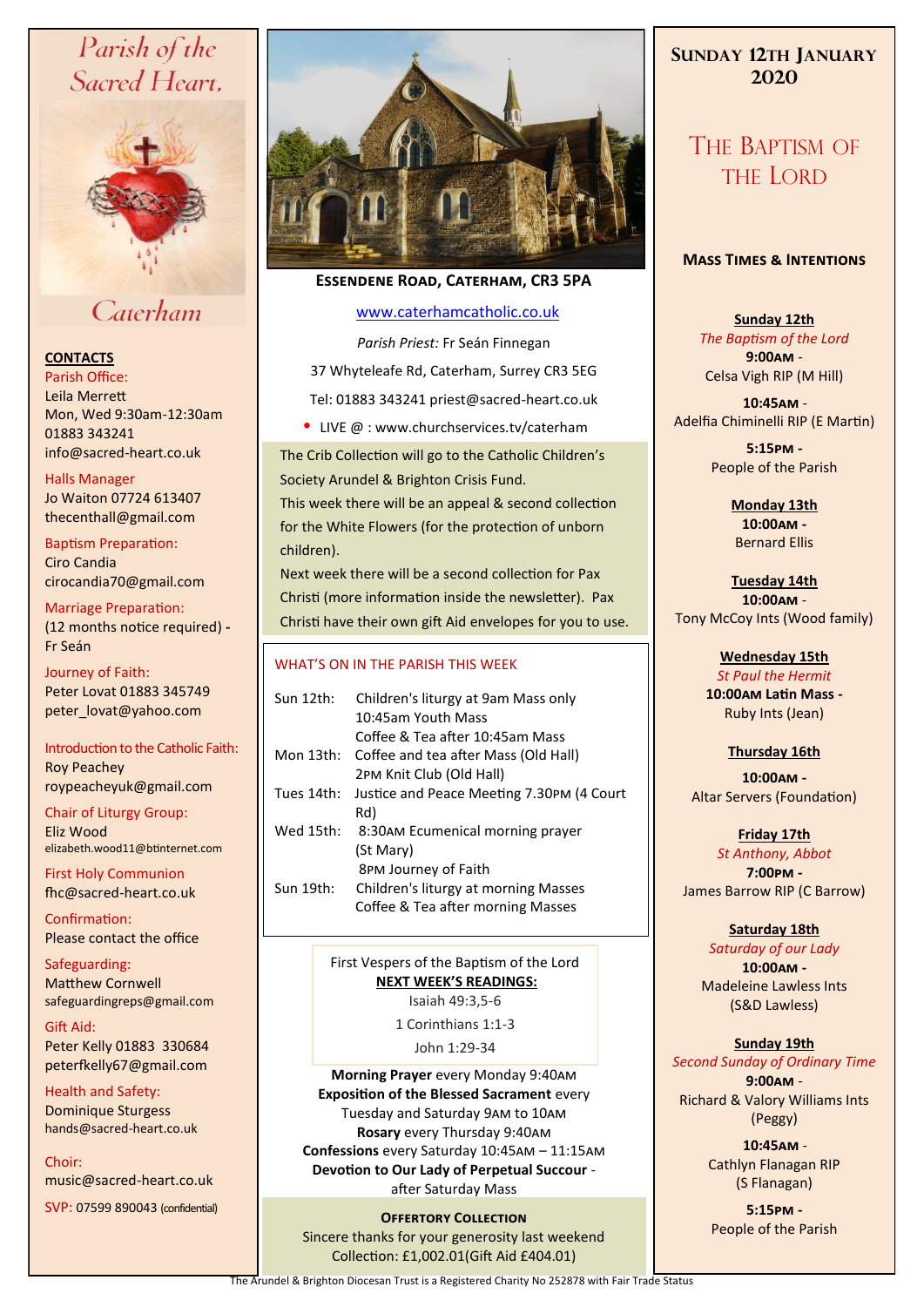

#### **K n i t t i n g C l u b**

The St Vincent de Paul Society Knitting Group is inviting knitters to join us to knit for charity. We have a number of projects to choose from to accommodate knitters of all levels: scarves for the SVP homeless bags at Christmas, baby vests and hats for the Fish and Chips Babies of Africa etc. We have knitting patterns, knitting needles and wool but warmly welcome donations, especially of wool.

We shall be meeting on the second Monday of every month, starting on **Monday the 13th January**, from 2pm to 4pm in the Old Hall.

Come along and share your skills, knitting for a good cause as well as enjoying a sociable

afternoon with a cup of tea and some homemade cake.



# **A l t a r S e r v e r s**

Our Altar Servers have a new email address, if any parents have not received emails about serving please email Chris and he will add you to the distribution list. altarservers@sacred-heart.co.uk

#### **C h o i r**

If you enjoy singing perhaps you might consider joining us in the choir. Our numbers are growing but we would very much welcome new members to swell our ranks. The ability to read music is an advantage but not essential. The choir meets in the old hall on Tuesdays at 7.30pm. We resume practices on the 21st January when we will begin to prepare for the Easter services.

#### **A n I n v i t a t i o n f o r M o t h e r s a n d G r a n d m o t h e r s .**

You are warmly invited to attend a talk on Mothers Prayers entitled Nothing is Impossible for God – there is Hope for your children.

This talk will take place on Saturday 8th February at the Sacred Heart Church in Caterham in the Old Hall from 2.00 p.m. and will be given by Carolyn Hart, the Coordinator for Mothers Prayers in England and Wales.

Mothers Prayers was formed to help those mothers who wished to pray together for their children and grandchildren and to find the support they needed. It is ecumenical so please feel free to invite friends from all other denominations. See the poster at the back of the church for further information. Tea/coffee and cake will be served and lots of biscuits.

#### **J o u r n e y o f F a i t h**

If you were disappointed that we didn't show the film about G.K. Chesterton before Christmas, here's your chance! Come along and find out why G.K. Chesterton is so important to Catholicism in general, and English -speaking Catholics in particular. All welcome! 8.00p.m. Wednesday 15th January, 2020 in the Bar Lounge. These weekly meetings are for ALL parishioners. None of us are 'experts', so don't feel shy about coming along. It's a good opportunity to think about the readings before Mass.

#### **N e w Y e a r G r e e t i n g s f r o m M a d a b a , v i a S y d n e y**

We have a New Year message from Salaam. He and his parents have been granted Australian visas and are now in Sydney.

He writes: Thank you for your incessant prayers, good wishes and support for me and my fellow Iraqis. You taught me a life lesson that the world is enough for all of us. The church is still united and strong The heart of humanity is still beating and alive. We must not lose hope. We send you love and good wishes for the New Year.

Fr. Sean has kindly agreed to a 3rd annual collection for Madaba to be held after Masses on Sunday 26th January 2020.Please give generously.



## S V P F I L M C L U B

**Monday 27th January, 2.00pm in the Old Hall**

Our January film will be 'Pavarotti', celebrating the life of the beloved opera star Luciano Pavarotti, who sold over 100 million records in his lifetime. We see

his personal story emerge, from his humble beginnings in Northern Italy through to global stardom. This 2019 film looks into the man behind the music through never-before-seen footage and exclusive interviews with his

family, as well as showcasing some of his greatest performances. (All are welcome! There will be the usual tea or coffee with homemade cakes at the interval.)



**G L O B A L H E A L I N G** Avoid excess food wrapping



Try to buy your fruit and vegetables loose, use paper bags or reusable bags.

--------



**B a p t i s m**

Edward Bunni will be baptised next week. Please keep them in your prayers.

*M* Your Prayers are requested for the following people who are ill or housebound: Pat Jane Hill; Jimmy Mullen; Eileen, Mel & Rose Lattimore; Bryan Smith; John Gilford; Tabitha Harrison; Joe Kelly; Charmaine Wise; Breda Sharpe; Richard Sowa; Val Williams; Emma Newton; Charley Lunn; Ursula Koh; Riche Ahearne; Enny Martin; Tony McCoy; Fr John Hartley; Yvonne Perera; Rosalind Bearcroft, Maribel Chambers, Patricia Howlett, Sue Myers & Gloria Conroy.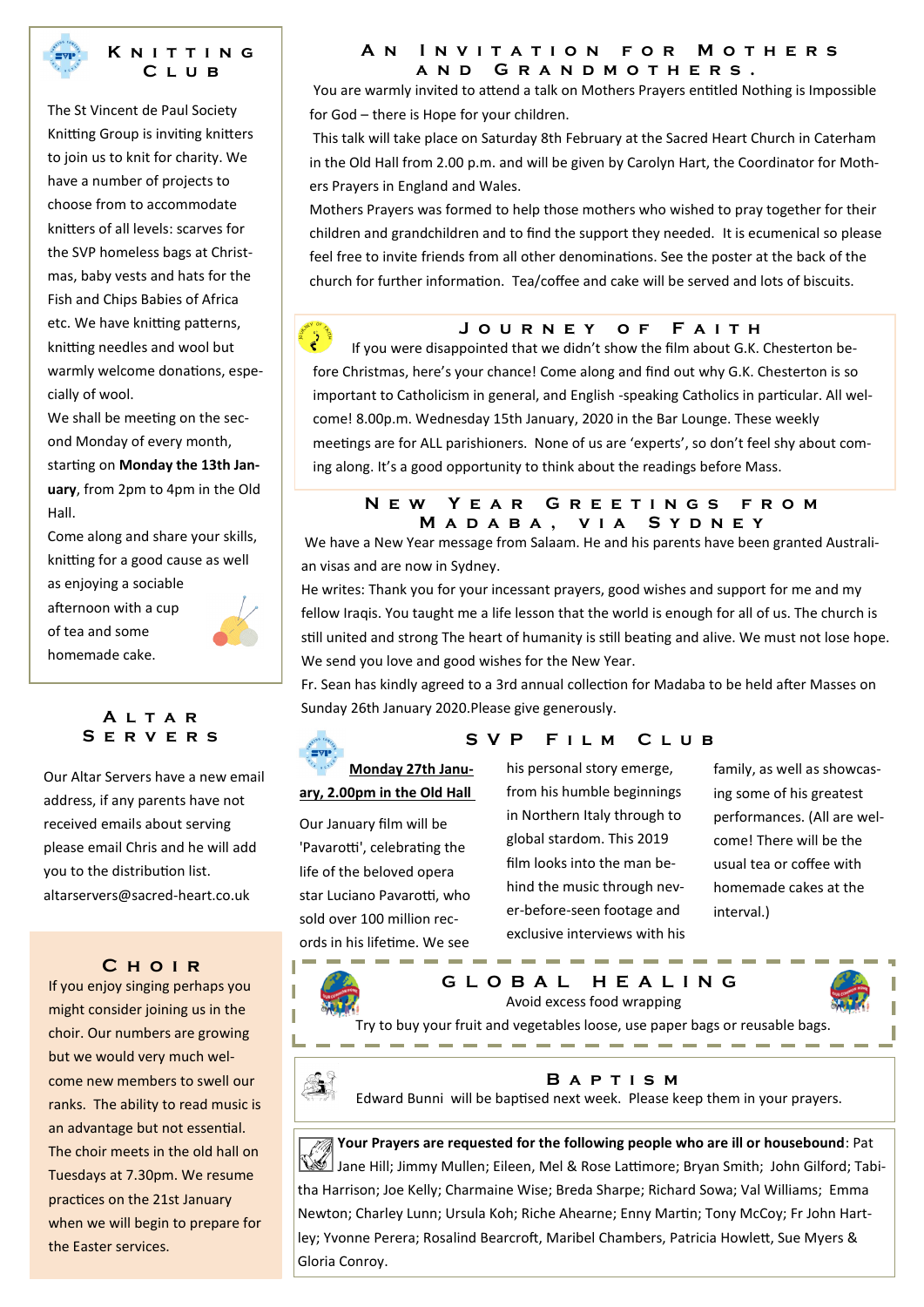#### W E E K O F G U I D E D P R A Y E R E P S O M & R E D H I L L **D e a n e r y**

Sunday 15th - Friday 20th March 2020

Save these dates for a significant event in the life of your Parish! An opportunity to experience new approaches to prayer. Whether prayer comes easily or not, this is for you. More details to follow!

# **D o u b l e C C l u b**

Well done to the winners of the January draw for the Double C Club what a wonderful way to start the New Year

£70 Cheryl Daly

£50 Anne Moran

£30 Mike and Eliz Woods

Membership is still available to join this brilliant fund raising club for the cost of £24.00 per year, please contact Sue on 01883 346399 to discuss details

# **A D o R E - J a n u a r y 2 5 t h 2 0 2 0**

You are most welcome to come and celebrate with us and renew your faith at this mini-retreat day or half day.

Come for the whole day, or just morning or afternoon if you prefer. There is no need to book in advance and it's completely free but we do invite donations on the day, for those who can afford it, to cover expenses.

The Almighty has done great things for me How can we know, like Mary, that God wants to do great things for us through the Holy Spirit? Alice Hall Formation and Training Organiser at Sion Community.

Monthly meeting of the Catholic Charismatic Renewal Timetable for the day (approximate timings)

11.00am Rosary, 11.30am Mass, followed by Adoration of the Blessed Sacrament. 1.00pm Shared Lunch (bring picnic and some-

thing to share) 1.45pm Praise & Worship, 2:15pm Speaker, 3.15pm Prayer and Healing ministry, 4.00pm End

At Alton School, Anstey Lane, Alton GU34 2NG (N.B. Ignore satnav once you get to Anstey Lane)

#### **C a l l i n g a l l g a r d e n e r s – i t s P l a n t S a l e t i m e**

Following our success last year, we hope to hold our plant sale towards the end of May (a date to be decided). All proceeds will again go to the Beavers Bulb Planting Project and to a charity. So, start planning which flower, vegetable and herb seeds you require (now is a perfect time to decide), take cuttings from those indoor pot plants and divide those perennials when weather permits. If you need advice, can help on the day, or donate any plants please contact Moyra Brohier on 342928 or email info@sacredheart.co.uk

#### **A M e s s a g e f r o m S t e p h e n S h a r p e C E O o f t h e c h a r i t y L I F E**

As 2019 draws to a close, I remember the familiar words: "It is better to light a candle than curse the darkness." There have been many ups and downs this year. Whilst some have been disappointing, it has also been a year when Life has helped more people than ever before.

We have been working hard on being a light in our society. We have engaged with and equipped thousands of young people to confidently hold the view that every life deserves the upmost dignity and respect, journeyed with women through all different situations and supported them each step of the way.

Thanks to your support of Life, there are mothers entering 2020 who have chosen life for their child. This is the best gift we could ask for. Even though we can't control the darkness, we always have the power to light a candle and be the light. To love. To support. To save a life.

#### **P e a c e S u n d a y 2 0 1 9**

This will be held on Sunday 19 January 2020. Every year Pax Christi promotes the Holy Father's World Peace Day the theme this year is 'Peace is a journey of hope, dialogue, reconciliation and ecological conversion'.

The work of Pax Christi is based on the gospel and inspired by faith. Our vision is of a world where people can live in peace without fear of violence in all its forms. Rooted in Catholic Christianity, we work with all who share our values to abolish war and create communities of peace and justice. For more information and resources see the Pax Christi website.